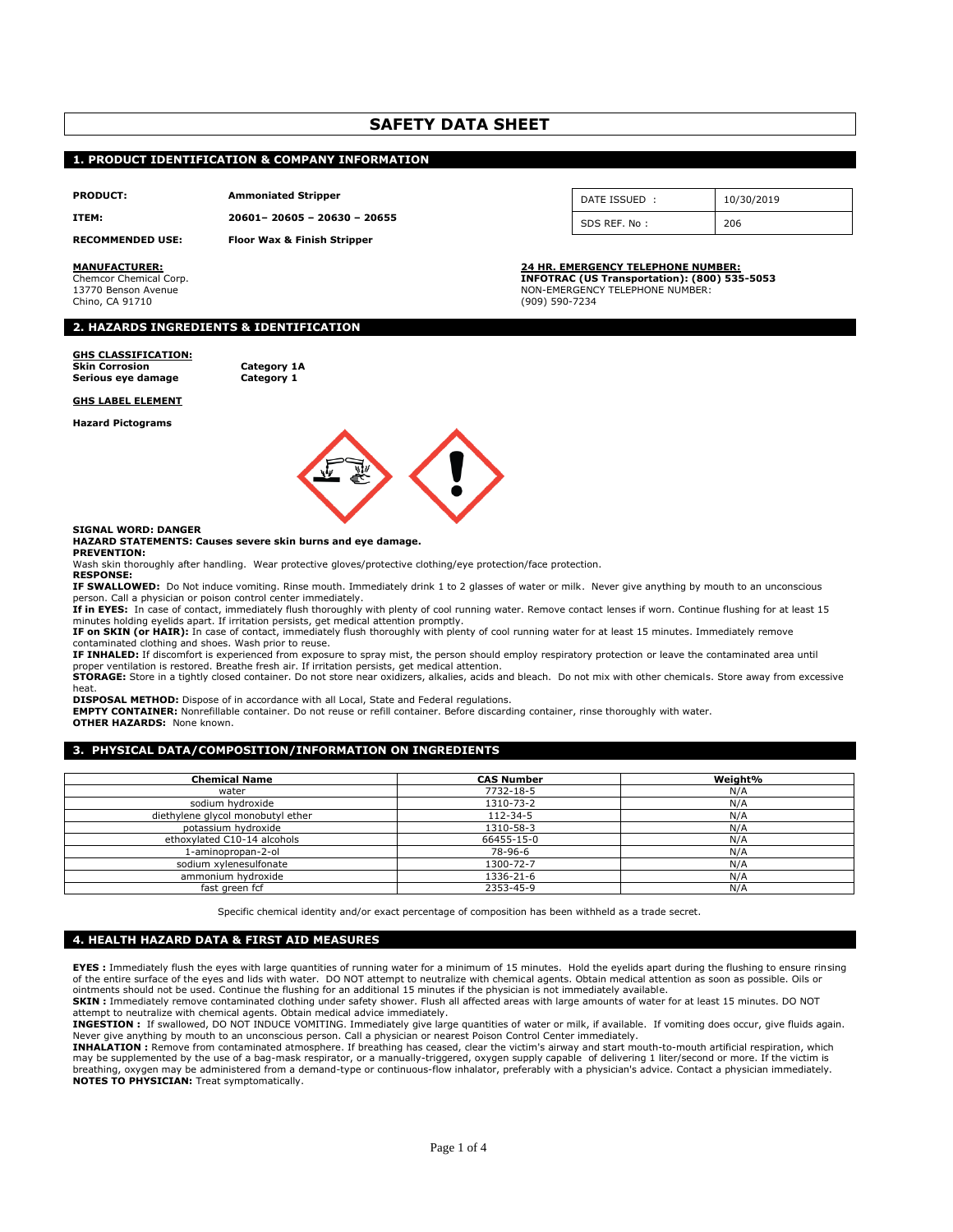#### **5. FIRE FIGHTING & EXPLOSION DATA/MEASURES**

**SUITABLE EXTENGUISHING MEDIA:** Use extinguishing measures that are appropriate to local circumstances and the surrounding environment. Water, Carbon Dioxide, Dry Chemical, Foam.

**UNSUITABLE EXTENGUISHING MEDIA:** None Known

**SPECIFIC HAZARDS DURING FIRE FIGHTING:** Not flammable or combustible.

HAZARDOUS COMBUSTION PRODUCTS: Decomposition products may include the following materials: Carbon oxides nitrogen oxides (NOx) Sulfur oxides Oxides of phosphorus

**FIRE FIGHTING EQUIPMENT :** Use Self Contained Breathing Apparatus (SCBA) or NIOSH approved respirator and protective clothing.

FIRE FIGHTING PROCEDURES : Avoid breathing of vapors. Apply water spray to cool fire exposed containers and structures. Use water spray to disperse vapors. **GENERAL HAZARD :** If material is released, area will become slippery. **FLASH POINT AND METHOD :** None

**FLAMMABLE LIMITS :** None

**AUTOIGNITION TEMPERATURE :** N/A

**FLAMMABLE CLASS :** N/A **OTHER CONSIDERATIONS :** None

#### **6. ACCIDENTAL RELEASE MEASURES**

PERSONAL PRECAUTIONS, PROTECTIVE EQUIPMENT AND EMERGENCY PRODCDURES: Ensure adequate ventilation. Keep people away from and upwind of spill/leak. Avoid inhalation, ingestion and contact with skin and eyes. When workers are facing concentrations above the exposure limit they must use appropriate certified respirators. Ensure clean-up is conducted by trained personnel only. Refer to protective measures listed in sections 7 and 8.<br>**METHODS AND MATERIALS FOR CONTAINMENT AND CLEANING UP:** To contain spilled material,

vinegar, citric acid, muriatic or hydrochloric acid. To absorb product, use porous material such as diatomaceous earth, sand or a commercial absorbent. Using a shovel, place into leak proof containers. **ENVIRONMENTAL PRECAUTIONS:** Do not allow contact with soil, surface or ground water.

#### **7. PRECAUTIONS FOR SAFE HANDLING/STORAGE/USE**

**SAFE HANDLING:** Do not ingest. Do not get in eyes, on skin, or on clothing. Do not breathe dust/ fume/ gas/ mist/ vapors/ spray. Use only with adequate<br>ventilation. Wash hands thoroughly after handling.

GENERAL PROCEDURES : Store in a tightly closed container. Do not store near oxidizers, alkalies, acids and bleach. Do not mix with other chemicals. Store away from excessive heat.

Do not freeze. Keep away from food stuffs. Keep out of reach of children. **STORAGE TEMPERATURE:** 0 °C to 50 °C

# **8. EXPOSURE CONTROLS\PERSONAL PROTECTION (PPE)**

| <b>OCCUPATIONAL EXPOSURE LIMITS:</b> |                   |                  |                                                                                                                            |                                                                 |  |
|--------------------------------------|-------------------|------------------|----------------------------------------------------------------------------------------------------------------------------|-----------------------------------------------------------------|--|
| <b>Chemical Name</b>                 | <b>CAS Number</b> | <b>ACGIH TLV</b> | <b>OSHA PEL</b>                                                                                                            | NIOSH                                                           |  |
| potassium hydroxide                  | 1310-58-3         | Ceiling: 2 mg/3  | TWA: $2 \text{ mg/m3}$<br>(vacated) Ceiling: 2mg/m3                                                                        | IDLH: 10 mg/m3<br>Ceiling: 2 mg/m3                              |  |
| sodium hydroxide                     | 1310-73-2         | Ceiling: 2 mg/3  | TWA: $2 \text{ mg/m3}$<br>(vacated) Ceiling: 2mg/m3                                                                        | IDLH: 10 mg/m3<br>Ceiling: 2 mg/m3                              |  |
| diethylene glycol monobutyl ether    | $112 - 34 - 5$    | TWA: 20 ppm      | TWA: 50 ppm<br>TWA: 240 mg/m <sup>3</sup><br>(vacated) TWA: 25 ppm<br>(vacated) TWA: 120 mg/m <sup>3</sup><br>(vacated) S* | <b>IDLH: 700 ppm</b><br>TWA: 5 ppm<br>TWA: 24 mg/m <sup>3</sup> |  |

**OSHA TABLE COMMENTS:** NL = Not Listed **ENGINEERING CONTROLS:** Effective exhaust ventilation system. Maintain air concentrations below occupational exposure standards**.**

#### **PERSONAL PROTECTIVE EQUIPMENT:**

**EYES AND FACE:** Safety Splash Monogoggles / Face Shield. **SKIN:** Solvent resistant gloves, boots and clothing.

**RESPIRATORY:** None needed for normal clean up. If mist or vapor may be generated, a Self Contained Breathing Apparatus (SCBA) or NIOSH approved respirator is advised.<br>**WORK HYGIENIC PRACTICES:** Avoid accidental spills on skin, wash after use. Wash contaminated clothing prior to reuse.

**OTHER USE PRECAUTIONS:** Have clean water available for washing. Provide adequate ventilation or use mechanical devices.

# **9. PHYSICAL AND CHEMICAL PROPERTIES**

APPERANCE/PHYSICAL STATE:<br>COLOR: COLOR: COLOR: COLOR: COLOR: COLOR: COLOR: Clear Green<br>Clear Green<br>Clind: Clind: Clear Green pH: 12.9 FLASH POINT:<br>ODOR THRESHOLD: None None None None No Data Available ODOR THRESHOLD: MELTING POINT/FREEZING POINT:<br>BOILING POINT NO DATA AVAILABLE POINT SAND POINT SAND POINT BOILING POINT<br>EVAPORATION RATE: FLAMMABILITY (SOLID, GAS): SPECIFIC GRAVITY: (H<sub>2</sub>O=1): 1.03 UPPER EXPLOSION LIMIT:<br>LOWER EXPLOSION LIMIT: No Data Available LOWER EXPLOSION LIMIT:<br>
VAPOR PRESSURE: No Data Available VAPOR PRESSURE:<br>RELATIVE VAPOR DENSITY: RELATIVE DENSITY: No Data Available WATER SOLUBILITY: 100% SOLUBIILITY IN OTHER SOLVENTS: No Data Available<br>
PARTITION COEFFICIENT: N-OCTANOLI/WATER: No Data Available PARTITION COEFFICIENT: N-OCTANOLI/WATER: AUTOIGNITION TEMPERATURE:<br>THERMAL DECOMPOSITION: No Data Available THERMAL DECOMPOSITION:

Slight/Moderate<br>12.9  $(Water=1): < 1$  (slower than water)<br>No Data Available  $(Air=1):>1$  (heavier than air)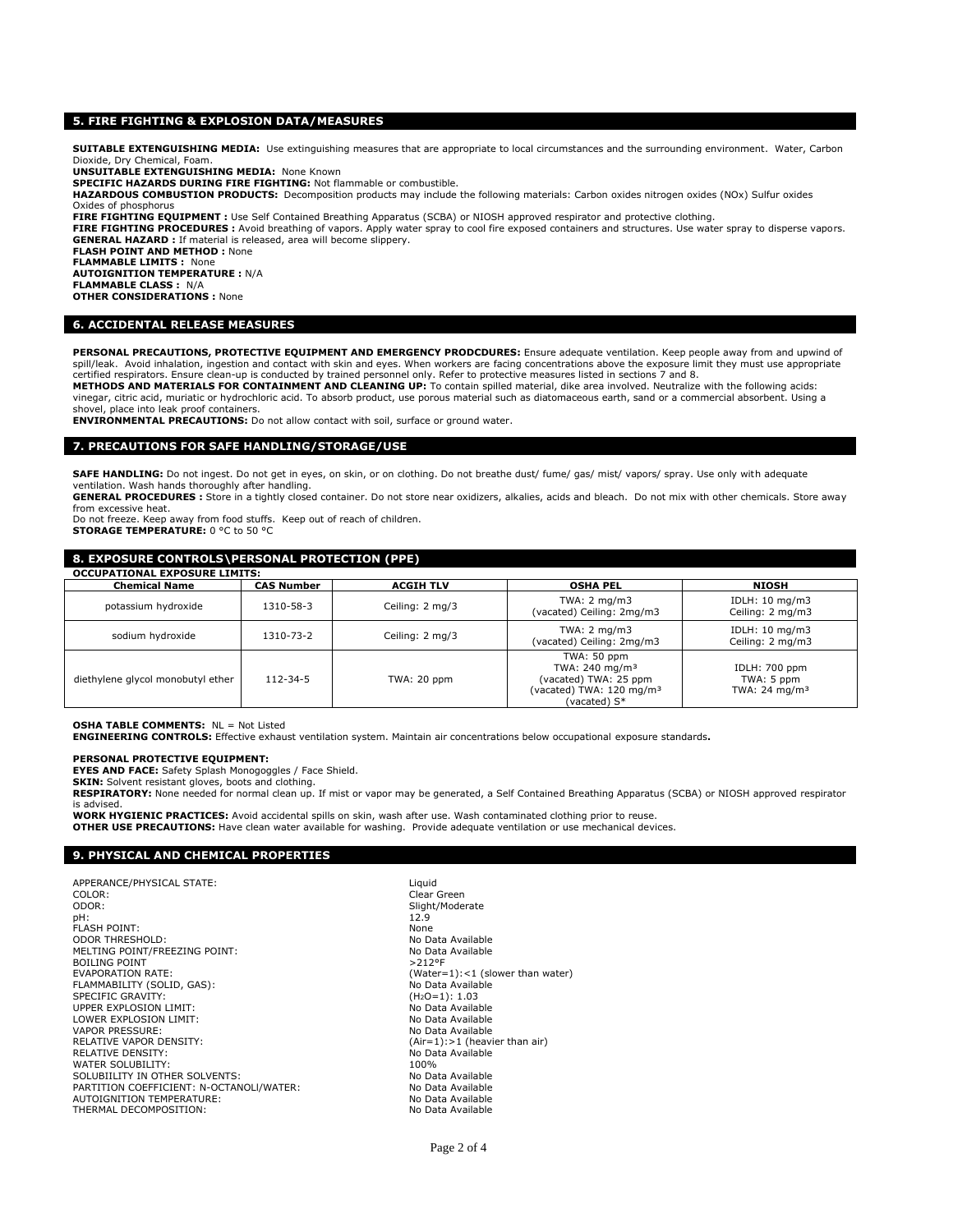| No Data Available |
|-------------------|
| No Data Available |
| No Data Available |
| No Data Available |
| No Data Available |
|                   |

#### **10. STABILITY AND REACTIVITY**

**STABILITY :** Stable

**HAZARDOUS POLYMERIZATION :** Will NOT Occur **CONDITIONS TO AVOID :** Contact with aluminum and soft metals. Keep from freezing. **POLYMERIZATION :** Will NOT Occur **HAZARDOUS DECOMPOSITION PRODUCTS:** Nitrogen, CO, CO2 **INCOMPATIBLE MATERIALS :** Acids, oxidizers and strong alkalies, bleach and ammonia. Soft metals such as aluminum, zinc and tin.

## **11. TOXICOLOGICAL INFORMATION**

#### **INFORMATION ON LIKELY ROUTES OF EXPOSURE:** Inhalation, Ingestion, Eye contact, Skin contact.

# **SYMPTOMS OF EXPOSURE:**<br>Eye Contact:<br>Skin Contact:

Skin Contact: The Contact: The Contact: The Contact: The Contact: The Contact: The Contact: The Contact: The Contact: The Contact: The Contact: The Contact: The Contact: The Contact: The Contact: The Contact: The Contact:

Causes eye irritation.

Ingestion: The Indian Communist Communist Communist Communist Communist Communist Communist Communist Communist Communist Communist Communist Communist Communist Communist Communist Communist Communist Communist Communist May cause nasal discomfort and coughing.

#### **IMMEDIATE, DELAYED, CHRONIC EFFECTS:**

**Product Information:** Data not available for insufficient for classification.

# **TARGET ORGAN EFFECTS:** Eyes. Respiratory System. Skin. Blood. Central Nervous System. Hematopoietic System.

Kidney. Liver.

#### **NUMERICAL MEASURES OF TOXICITY:** The following acute toxicity estimates (ATE) are calculated based on the GHS document.

ATEmix (oral): 6195 mg/kg ATEmix (dermal): 13585 mg/kg ATEmix (inhalation-dust/mist): 29.7 mg/L ATEmix (inhalation-vapor):  $74.2 \text{ mg/L}$ 

#### **COMPONENT ACUTE TOXICITY INFORMATION**

| <b>Chemical Name</b>              | <b>CAS Number</b> | Oral LD50            | <b>Dermal LD50</b>                             | <b>Inhalation LC50</b>                          |  |
|-----------------------------------|-------------------|----------------------|------------------------------------------------|-------------------------------------------------|--|
| water                             | 7732-18-5         | >90 mL/kg (Rat)      | Not Available                                  | Not Available                                   |  |
| sodium xylene sulfonate           | 1300-72-7         | $= 7200$ mg/kg (Rat) | Not Available                                  | Not Available                                   |  |
| potassium hydroxide               | 1310-58-3         | $= 214$ mg/kg (Rat)  | Not Available                                  | Not Available                                   |  |
| sodium hydroxide                  | 1310-73-2         | Not Available        | $= 1350$ mg/kg (Rabbit)                        | Not Available                                   |  |
| diethylene glycol monobutyl ether | 112-34-5          | $=470$ mg/kg (Rat)   | $=$ 2270 mg/kg (Rat)<br>$= 220$ mg/kg (Rabbit) | $= 2.21$ mg/L (Rat) 4 h<br>$=450$ ppm (Rat) 4 h |  |

#### **12. ECOLOGICAL INFORMATION**

#### **ECOTOXICOLOGICAL INFORMATION:**

#### **ECOTOXICITY**

| <b>Chemical Name</b><br>(CAS)                     | Algae/Aguatic<br><b>Plants</b> | Fish                                                                                              | <b>Toxicity to</b><br><b>Microorganisms</b> | Crustacea                                                                          |
|---------------------------------------------------|--------------------------------|---------------------------------------------------------------------------------------------------|---------------------------------------------|------------------------------------------------------------------------------------|
| diethylene glycol monobutyl ether<br>$(112-34-5)$ | Not Available                  | 1490: 96 h Lepomis<br>macrochirus mg/L LC50 static<br>2950: 96 h Lepomis<br>macrochirus mg/L LC50 | Not Available                               | 1698 - 1940: 24 h Daphnia<br>magna mg/L EC50 1000: 48<br>h Daphnia magna mg/L EC50 |

**Persistence and Degradability:** No Informatin Available **Bioaccumulation:** No Informatin Available<br> **Other Adverse Effects:** No Informatin Available **Other Adverse Effects:** 

#### **13. DISPOSAL CONSIDERATIONS**

DISPOSAL METHOD: Dispose of in accordance with all Local, State and Federal regulations.<br>EMPTY CONTAINER: Nonrefillable container. Do not reuse or refill container. Before discarding container, rinse thoroughly with water. **RCRA/EPA WASTE INFORMATION:** N/A